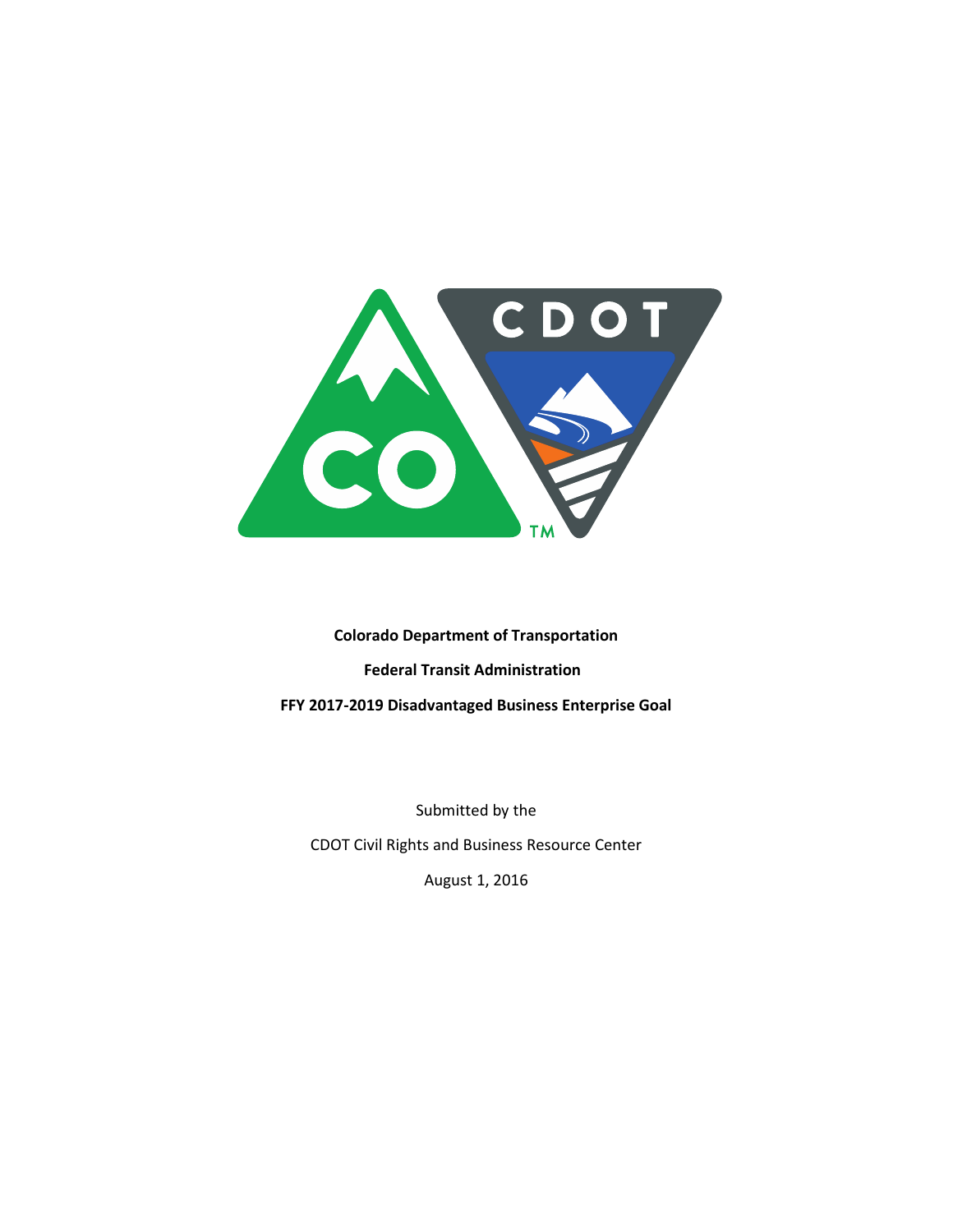# **TABLE OF CONTENTS**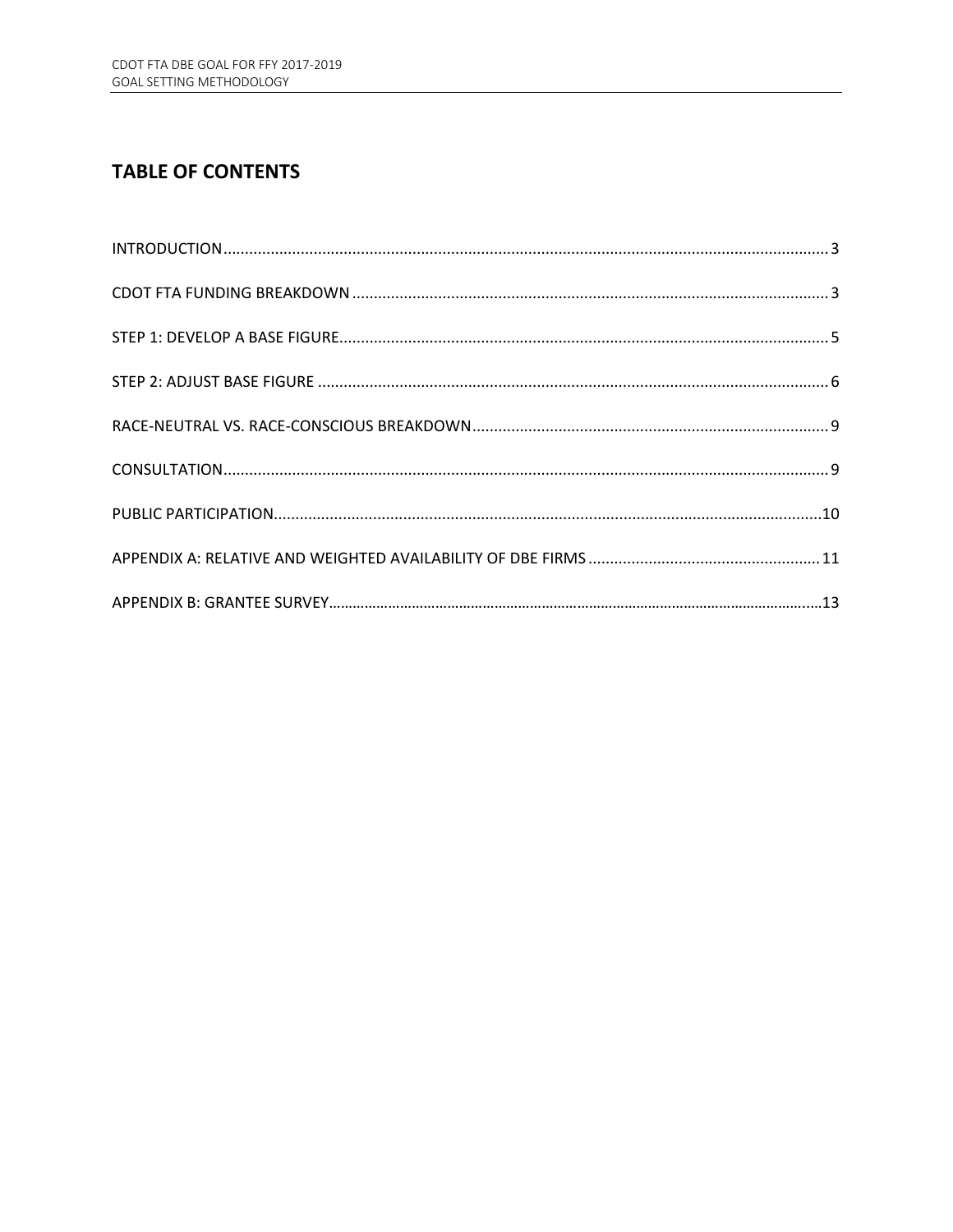# **INTRODUCTION**

This document details the methodology used by the Colorado Department of Transportation (CDOT) to establish its Disadvantaged Business Enterprise (DBE) overall goal for Federal Transit Administration (FTA) assisted contracts. This goal is established and tracked separately from CDOT's Federal Highway Administration (FHWA) overall goal. It applies primarily to CDOT's Division of Transit and Rail (DTR), which receives, distributes, and oversees the use of federal funds received by FTA.

CDOT established this goal in accordance with Part 26, Title 49 of the Code of Federal Regulations (49 CFR Part 26). As described below, CDOT evaluated the actual contracting opportunities to be offered using FTA funds, the ready, willing and able DBEs to participate in such opportunities, and other relevant evidence in order to determine its overall goal. CDOT proposes an FTA DBE goal of 2.88**%** for the threeyear period, from October 1, 2016 through September 30, 2019 (FFY 2017-2019). CDOT expects to meet the full 2.88% with race-neutral measures.

# **CDOT FTA FUNDING BREAKDOWN**

In FFY 2014-2016, CDOT received approximately \$57 million from FTA. While CDOT directly procures some services using FTA funds, most FTA funds (approximately \$48 million) are granted to transit providers in rural areas. CDOT anticipates administering approximately the same amount during the next three-year period.

CDOT grant partners (or subrecipients) use FTA funds for operating, administration and capital purchases. Subrecipients may contract for goods and services, creating indirect FTA-assisted contracting opportunities for DBE firms. CDOT's Civil Rights and Business Resource Center (CRBRC) surveyed DTR all of its grant partners to estimate available contracting opportunities in the FFY 2017-2019 period. Current grant partners reported actual spending amounts and perceived adjustments for the next three years. New grant partners were directed to complete the survey by estimating expenditures over the next three years. Approximately 75% of grant partners responded to the survey.

Of the total amount of FTA assistance CDOT received from FTA, CDOT determined that only 19% represents viable contracting opportunities. The other funds do not represent contracting opportunities to be included in the goal setting for one or more of the following reasons:

- The subrecipient meets the \$250,000 threshold for its own DBE program (38%);
- The funds are used for purchases from transit vehicle manufacturers (TVMs) (14%);
- The funds are used for non-contracting operating expenses (28%); or
- The funds are used for services provided by internal government offices (1%).

Contracting opportunities provided by grant partners who maintain their own DBE program are not included in CDOT's calculation. In accordance with USDOT guidance, the FTA funds provided to these grant partners are incorporated into the grant partner's direct FTA reporting. The funds and correlating opportunities are not included in CDOT's analysis.

The grant partners that maintain their own DOT-approved program include:

- Mesa County
- North Front Range Metropolitan Planning Organization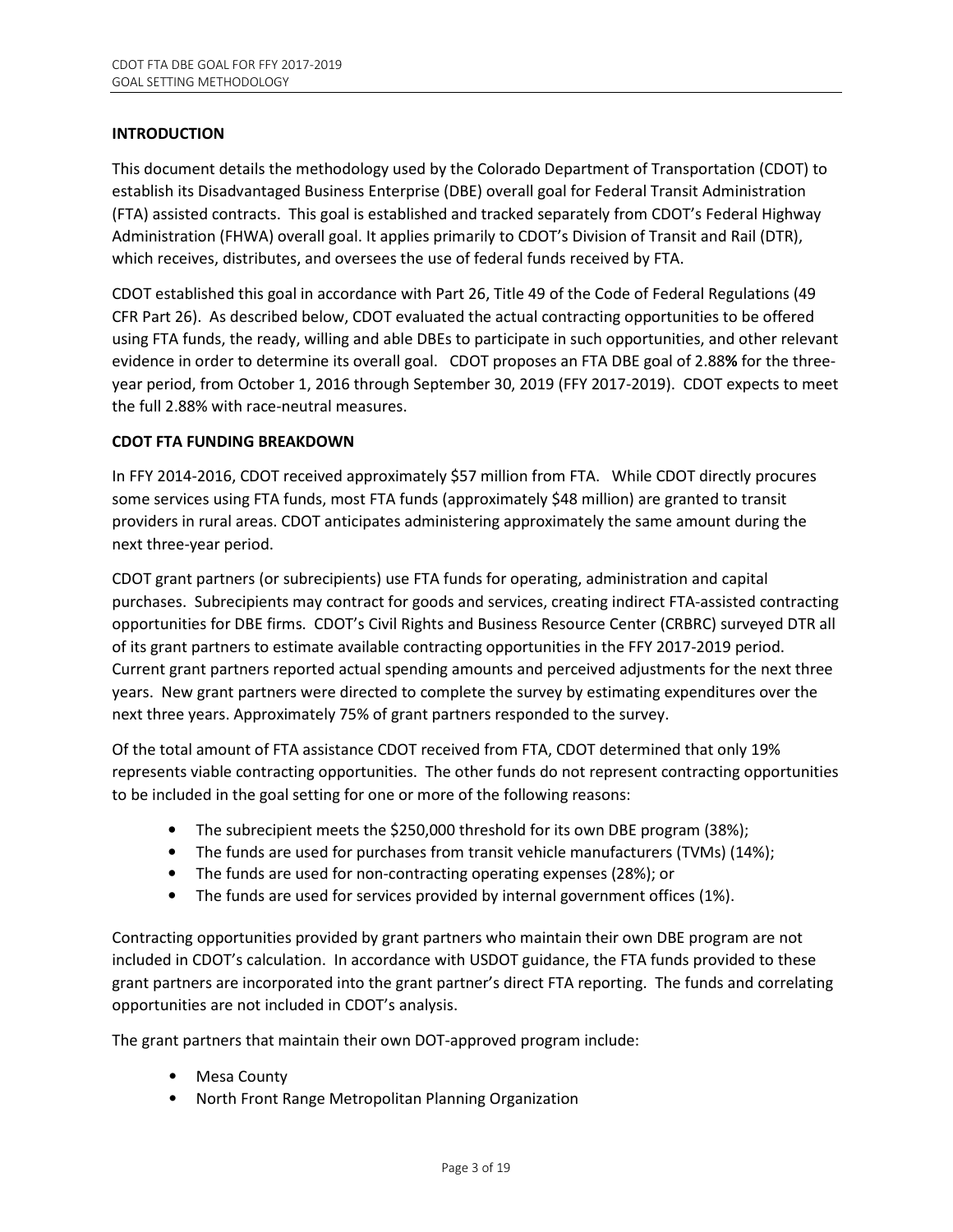- City of Steamboat Springs
- Roaring Fork Transportation Authority
- Regional Transportation District
- City of Durango
- Greeley Evans Transit
- City of Colorado Springs dba Mountain Metropolitan Transit

CDOT has collected a copy of the DOT-approved DBE program for each direct recipient to confirm that each grant partner is a direct recipient. Due to changes in FTA funding, it is expected that Roaring Fork Transportation Authority will begin reporting to CDOT in FFY 2018.

Purchases from transit vehicle manufacturers (TVM) and operating expenses are also not considered contracting opportunities. TVM purchases are exempt since TVMs maintain their own DBE programs. Operating expenses are excluded per FTA guidance. Operating expenses include rent, utilities, employee wages, employment taxes, fringe benefits, licenses, fees, taxes, conferences, other travel expenses, and insurance.

Additionally, CDOT has exempted expenditures made within government organizations for services. For example, a subrecipient might use the services of a mechanical shop that is part of the city government to maintain its buses. As such, these expenditures with a local government do not represent a viable contracting opportunity for DBEs.

Below is a visual depiction of the use of FTA funds:



Contracting Opportunities = 19%

The FTA provides a significant and valuable financial contribution to support DTR and its grant partners. Yet, when exemptions are factored in, the potential for DBE contracting opportunities included in CDOT's overall goal setting is limited to approximately 19% of the FTA funding provided to CDOT.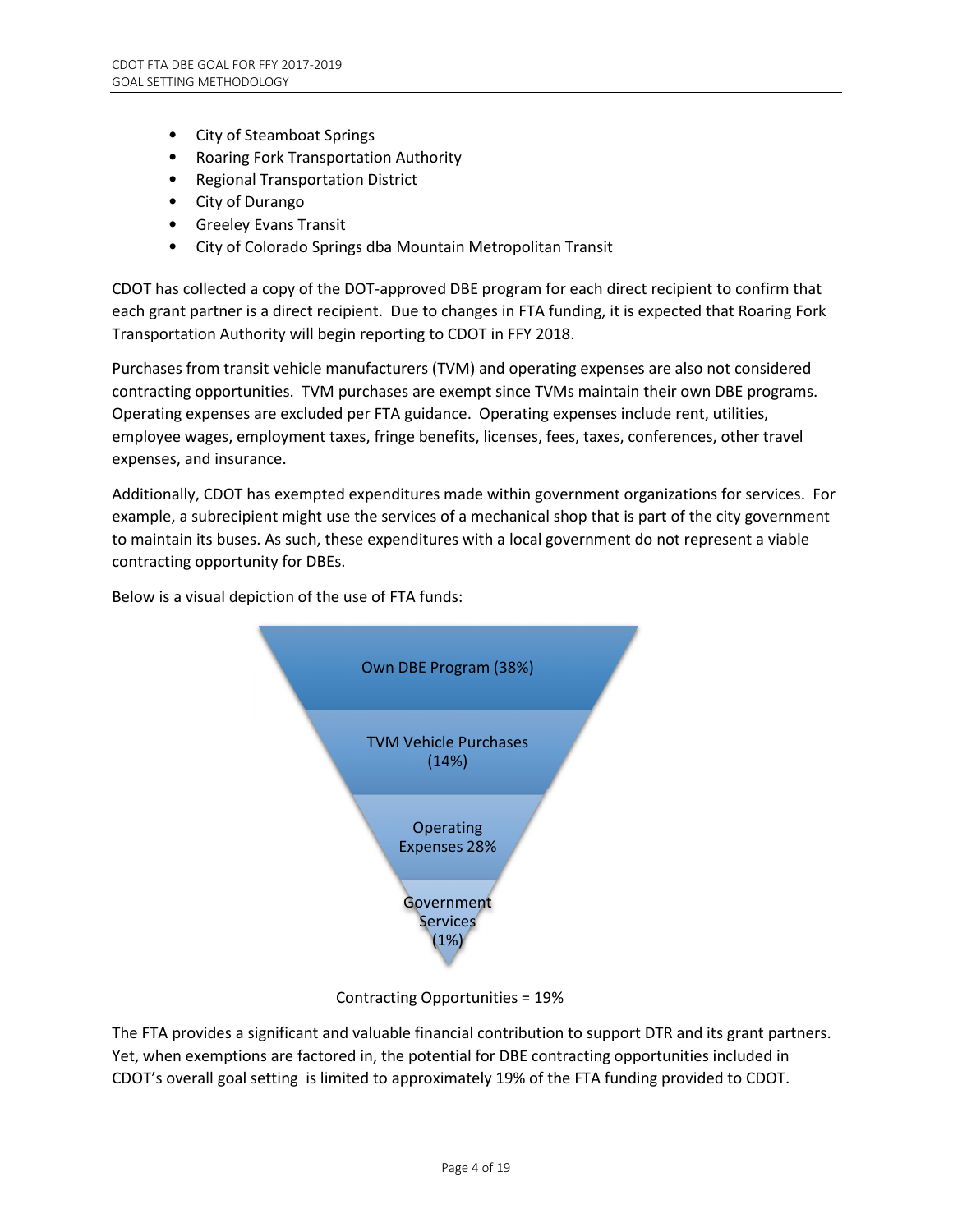The following goal calculations are based on the contracting opportunities created by the remaining 19%. The overall goal must be based on demonstrable evidence of the availability of ready, willing and able DBEs relative to all businesses ready, willing and able to participate on these FTA-assisted contracts (hereafter, the "relative availability of DBEs"). To derive the overall goal, CDOT uses the two-step goal setting methodology specified in 49 CFR Section 26.45(c):

Step 1: Develop a base figure for relative availability of DBEs

Step 2: Adjust base figure, as needed, to arrive at an overall goal

# **STEP 1: DEVELOP A BASE FIGURE**

Before beginning the base figure calculation, CDOT determined its local market area. As defined by the USDOT goal setting tips, the local market area in which the substantial majority of the contractors and subcontractors with which CDOT and its grant partners do business are located and the area in which CDOT and its grant partners spend the substantial majority of its contracting dollars. Although CDOT does not maintain statistical data regarding the local market, all grants awarded by CDOT were to rural providers located within Colorado. These grant partners primarily use these funds for local purchases. Therefore, CDOT has determined that the local market is the state of Colorado.

Additionally, before calculating weighted availability, CDOT determined the relative weight of each area of contracting. The survey completed by DTR and CDOT's grant partners separated contracting opportunities into common areas of procurement, which include building construction, signage, non-TVM vehicle purchases, transportation materials, office equipment, office-related supplies, fuel, transit service provider, software, professional services, facilities maintenance, vehicle service, and other miscellaneous expenses. The Forecast Weight represents the percentage each anticipated contracting opportunity represents of the total estimated contracting opportunities.

Each contracting area was then correlated to NAICS codes so that CDOT could determine the relative availability of DBE. The relative availability of DBEs is defined as the total number of DBE firms that are ready, willing and able to perform the types of contracts CDOT anticipates awarding according. CDOT uses the approach suggested in 49 CFR 26.45(c)(1) which compares the number of available DBEs to all firms in the industry.

The number of available DBE firms within industry was derived from the CDOT Unified Certification Program (UCP) DBE directory. The Colorado UCP does not currently record primary NAICS codes for DBE firms. Therefore, CDOT evaluated all work codes assigned to the DBE firms and assigned one NAICS code that best correlated with the firm's primary area of work.

Then, the total number of firms within each industry was identified from the most recent 2012 U.S. Census Bureau business data for Colorado. Consistent with DOT guidance, CDOT did not consider out of state DBE firms in order to ensure an "Apples to Apples" comparison of DBE firms to total number of firms for the specified NAICS codes.

CDOT's calculations are provided in **Appendix A.** The Weighted Availability (Base Figure) of DBEs was determined by summing the following:

Relative Availability of DBEs = # of DBEs in industry/# of firms in industry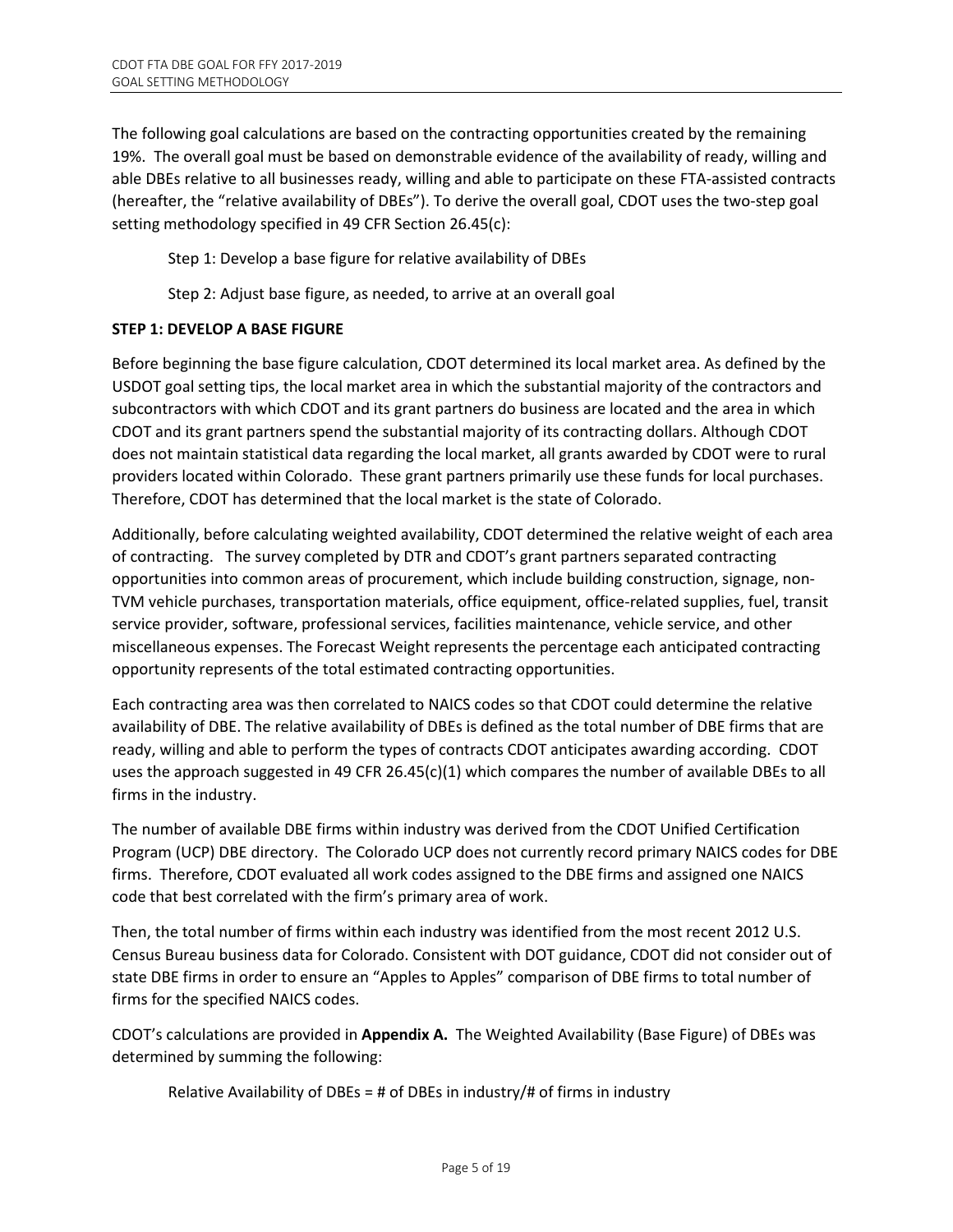Forecast Weight = Contracting Area/Total Contract Opportunities

Weighted Availability = Relative Availability of DBEs x Forecast Weight

Total Weighted Availability (Base Figure) = **0.92%**

#### **STEP 2: ADJUST BASE FIGURE**

After calculating the base figure, CDOT examined all of the evidence available in its jurisdiction to determine what adjustment, if any, is needed to the base figure to arrive at the overall goal. This evidence included an evaluation of the past goal, past participation, participation in nearby states, and geographic distribution of DBEs.

The CDOT FTA goal for FFY 2014-2016 was 1.31%. This year's methodology was similar to the methodology used in FFY 2014-2016. CDOT considered subrecipients with their own DBE programs as exempt from the analysis because these subrecipients now report directly to the FTA. These subrecipients, their corresponding FTA funding, and the corresponding amount of DBE opportunities were all exempted from the calculations.

Similar to this analysis, last year's methodology indicated the largest contracting opportunities had little to no DBE availability. As shown in Appendix A, a larger number of DBE firms provide products and services in Building Construction, Engineering Services and Environmental Consulting, however, there are few FTA-funded contracting opportunities in these areas. In addition, there are little to no certified DBEs in several NAICS codes with larger annual contract spending such as Fuel (\$2,711,690), Transit Service Provider-Fixed Route (\$1,720,150), Non-TVM Vehicle Purchase (\$949,051), and Vehicle Service (\$885,476). Collectively, these NAICS codes represent over \$6.2 million in annual contracting opportunities for which there are little to no certified DBE firms.

The most significant difference in this year's methodology and the last methodology is the use of NAICS codes that more accurately correlate to the existing contracting opportunities. In this year's methodology, CDOT made the following adjustments:

- Removed the Urban Planning and the Road Construction categories because there were no contracting opportunities within these codes.
- Added the following codes to the Building Construction contracting opportunity: 238110 Poured Concrete Foundation and Structure Contractors, 238130 Framing Contractors, 238140 Masonry Contractors, 238150 Glass and Glazing Contractors, 238190 Other Foundation, Structure, and Building Exterior Contractors, 238210 Electrical Contractors and Other Wiring Installation Contractors, 238220 Plumbing, Heating, and Air-Conditioning Contractors, 238290 Other Building Equipment Contractors, 238310 Drywall and Insulation Contractors, 238330 Flooring Contractors, 238350 Finish Carpentry Contractors, 238390 Other Building Finishing Contractors, 238910 Site Preparation Contractors , and 238990 All Other Specialty Trade Contractors. These NAICS codes were added because the last methodology only included 236220 which limited the variety of potential firms that could participate in this category.
- Changed the NAICS code associated with software contracting from 541512 Computer Systems Design Services to 423430 Computer Peripheral Equipment and Software Merchant Wholesalers since grant partners reported that they were purchasing software, not hiring firms for software implementation.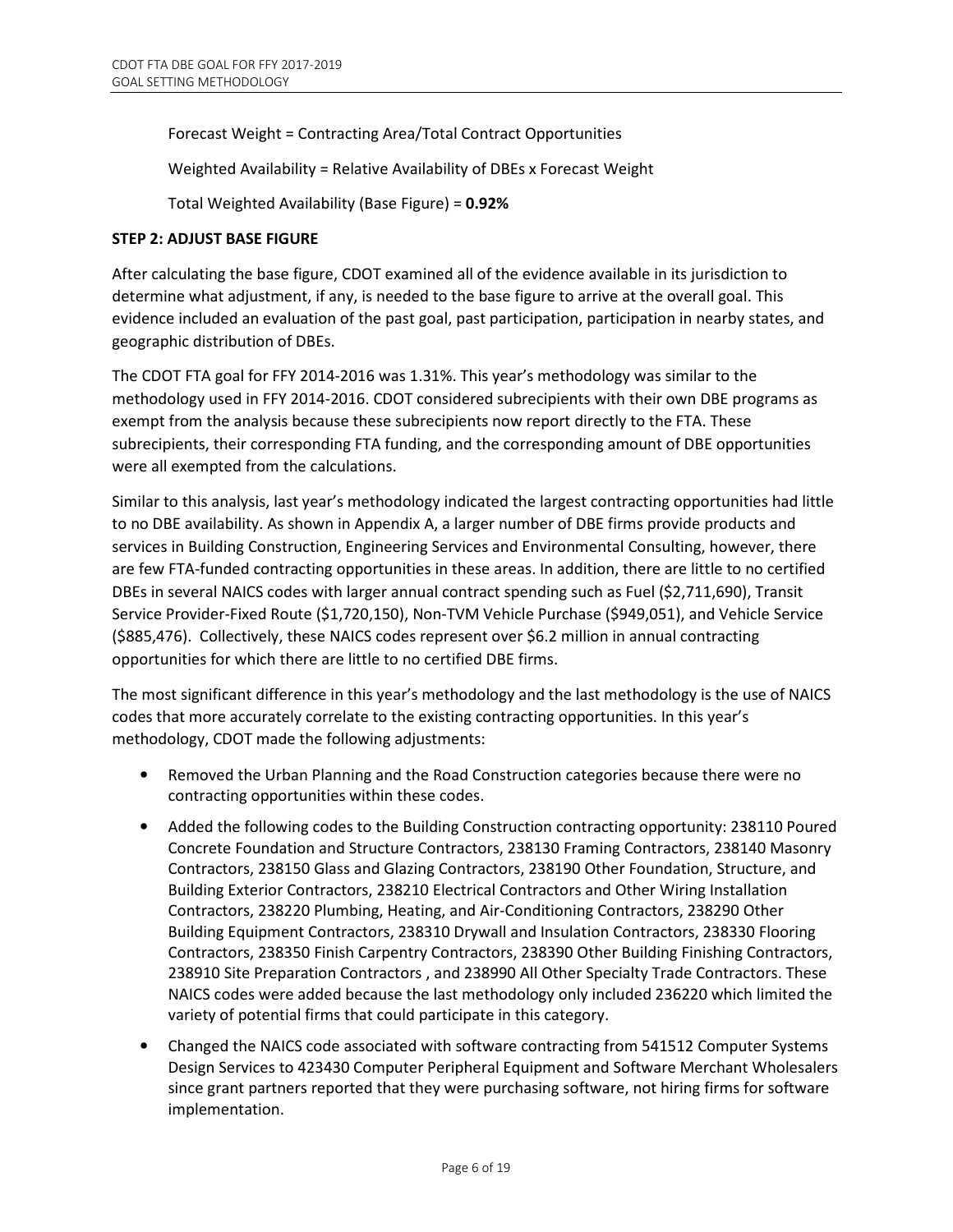- Removed 541810 Advertising Agencies and 541910 Marketing Research and Public Opinion Polling. These NAICS codes were used in the last methodology, but in this analysis CDOT determined they created a broader description then what was warranted by the contracting opportunity.
- Removed 811118 Other Automotive Mechanical, Electrical repair & Maintenance, 811192 Truck and bus washes, and 811198 All Other Automotive Repair and Maintenance included in the last methodology because NAICS codes 811111 General Automotive Repair and 811121 Automotive Body, Paint, and Interior Repair and Maintenance better described the contracting opportunities as reported by grant partners.
- Under transportation supplies, CDOT removed NAICS code 336 Transportation Equipment Manufacturing and replaced it with 423120 Motor Vehicle Supplies and New Parts Merchant Wholesalers and 423130 Tire and Tube Merchant Wholesalers which are more specific to the types of transportation supplies purchased by grant partners.

As a result of these changes, particularly the change from software services to goods, CDOT calculated less DBE availability than in the past. In the last methodology over 800 DBE firms were considered ready, willing, and able to perform contracting opportunities. In this year's methodology, only 583 are considered to be ready, willing, and able pursuant to the correlating NAICS codes.

# **Past DBE Participation**

Next, CDOT evaluated past participation. Table 1 lists CDOT's annual DBE participation for the past five federal fiscal years.

| <b>Time Period</b>                 | \$ Awarded  | #             | # of Awards to | <b>S to DBEs</b> | % Total to  |
|------------------------------------|-------------|---------------|----------------|------------------|-------------|
|                                    |             | <b>Awards</b> | <b>DBEs</b>    |                  | <b>DBEs</b> |
| <b>FFY 2012</b>                    | \$1,628,406 | 341           |                | \$56.504         | 3.47%       |
| <b>FFY 2013</b>                    | \$2,147,725 | 312           | 6              | \$507,888        | 17.15%      |
| <b>FFY 2014</b>                    | \$3,216,490 | 419           |                | \$155,792        | 4.84%       |
| <b>FFY 2015</b>                    | \$2,235,784 | 206           |                | \$208,465        | 9.32%       |
| <b>FFY 2016</b> (1/2 of Year Only) | \$3,044,714 | 69            |                | \$47,000         | 1.5%        |

# **Table 1: Awards Made on FTA-Assisted Projects**

As the table above demonstrates, CDOT has consistently exceeded its overall goal. While the accuracy of CDOT's reporting is consistently improving, the proposed base figure of 0.92% is lower than all of the DBE participation from FFY 2012-2016. Therefore, pursuant to DOT guidance, CDOT chose to use the median past participation percentage to adjust the base figure and to ensure outliers were excluded. CDOT first determined the median past participation percentage (4.84%) and averaged it with the base figure percentage (.92%), resulting in a proposed DBE goal of 2.88%.

# **FTA Region 8 Comparison**

CDOT also conducted a comparison of DBE goals within FTA Region 8. Region 8 includes Colorado, Montana, North Dakota, South Dakota, Utah and Wyoming. These mid-western states share similar geographic characteristics (mountains, plateaus and plains) and rural demographics.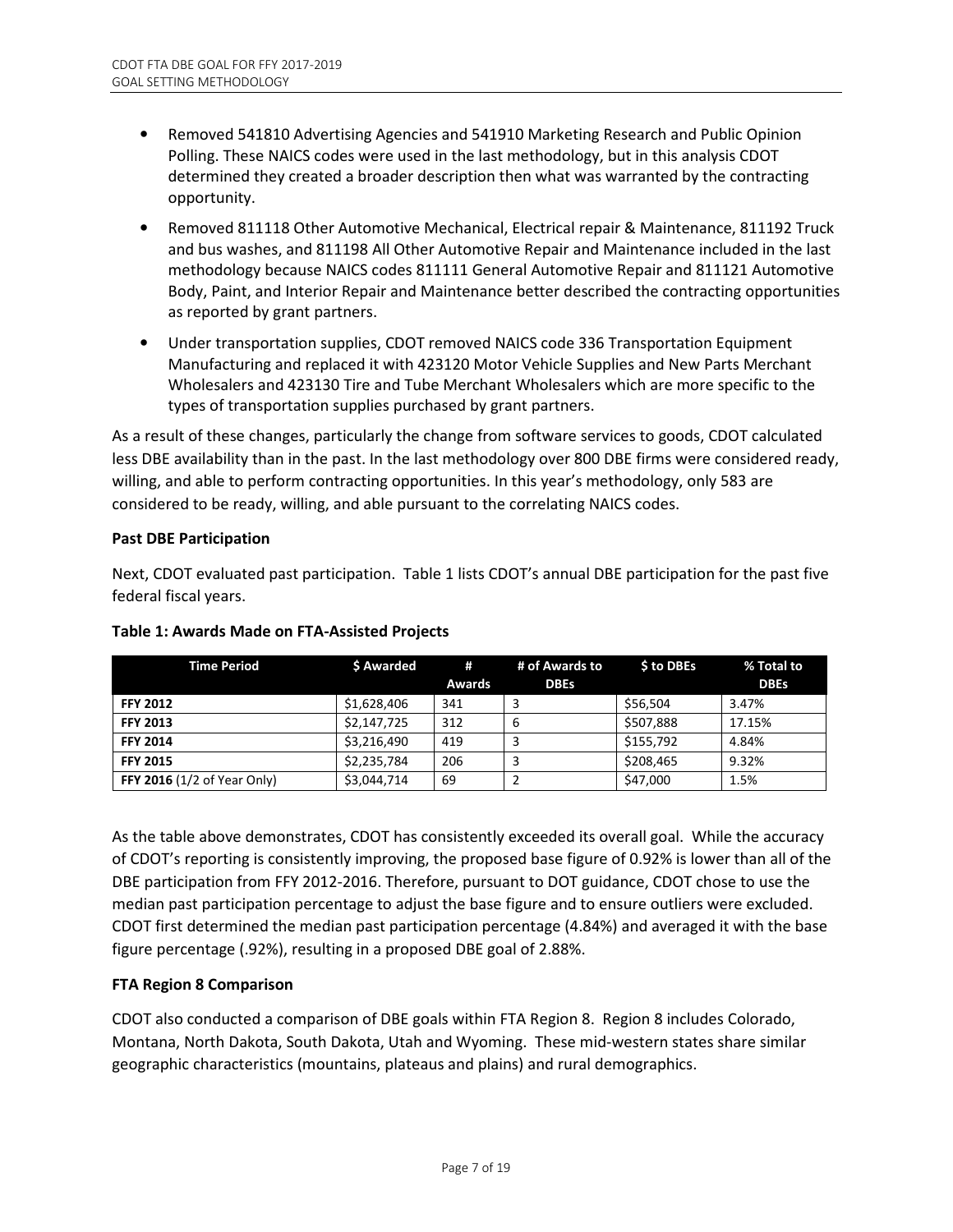As shown by Table 2, Colorado's original DBE base figure was slightly lower than that of North Dakota and Wyoming, but significantly higher than Montana's and Utah's. However, the revised goal is significantly higher than all states in the Region. Nonetheless, this revised goal appears reasonable since Colorado has consistently exceeded its FTA DBE overall goal.

| <b>State</b>        | <b>FTA DBE Goal</b> | <b>Race Neutral</b> | <b>Race Conscious</b> |
|---------------------|---------------------|---------------------|-----------------------|
| Colorado (proposed) | 2.88%               | 2.88%               | 0.00%                 |
| <b>Montana</b>      | 0.20%               | 0.20%               | 0.00%                 |
| <b>North Dakota</b> | 1.15%               | 1.15%               | 0.00%                 |
| South Dakota        | 0.98%               | 0.98%               | 0.00%                 |
| Utah                | 0.36%               | 0.10%               | 0.26%                 |
| Wyoming             | 1.00%               | 1.00%               | 0.00%                 |

#### **Table 2: Comparison with Region 8 States**

# **DBE Geographic Distribution**

CDOT also reviewed the geographic distribution of the DBE firms within NAICS codes that offered the greatest contracting opportunities. The review and analysis shows limited availability of DBE firms within areas that present upcoming opportunities on FTA-assisted projects. Most of the DBE firms are located within the Denver metropolitan area and along the Front Range, which extends from Ft. Collins through Colorado Springs to Pueblo.

The biggest contracting area and the highest weighted availability was in Fuel. However, as indicated by Table 3 below there are no DBE's that are in rural areas where this contracting opportunity exist. Additionally, it should be noted that only one DBE out of the 65 shown below is in a rural area. This DBE is located in Elizabeth, Colorado. The majority of the DBEs that are ready, willing, and able are located in the Front Range which makes it difficult to have access to contracting opportunities in rural communities.

# **Table 3: Firm Distribution**

| <b>Largest Contracting Opportunities</b> | # DBE Firms | <b>Front Range</b> | <b>Rural Areas</b> |
|------------------------------------------|-------------|--------------------|--------------------|
| Non-TVM Vehicle Purchase                 |             |                    |                    |
| <b>Office-related Supplies</b>           |             |                    |                    |
| Fuel                                     |             |                    |                    |
| Software                                 |             |                    |                    |
| Vehicle Service                          |             |                    |                    |
| <b>Other Professional Services</b>       | 55          | 54                 |                    |
| <b>Transit Provider-Paratransit</b>      |             |                    |                    |
| <b>Transit Provider-Fixed Route</b>      |             |                    |                    |

The table above shows a persisting issue of few DBEs in rural area. Nonetheless, CDOT and its grant partners often utilize DBE consultants who are willing to travel throughout the state. Therefore CDOT did not make an adjustment based upon the lack of DBEs in rural areas.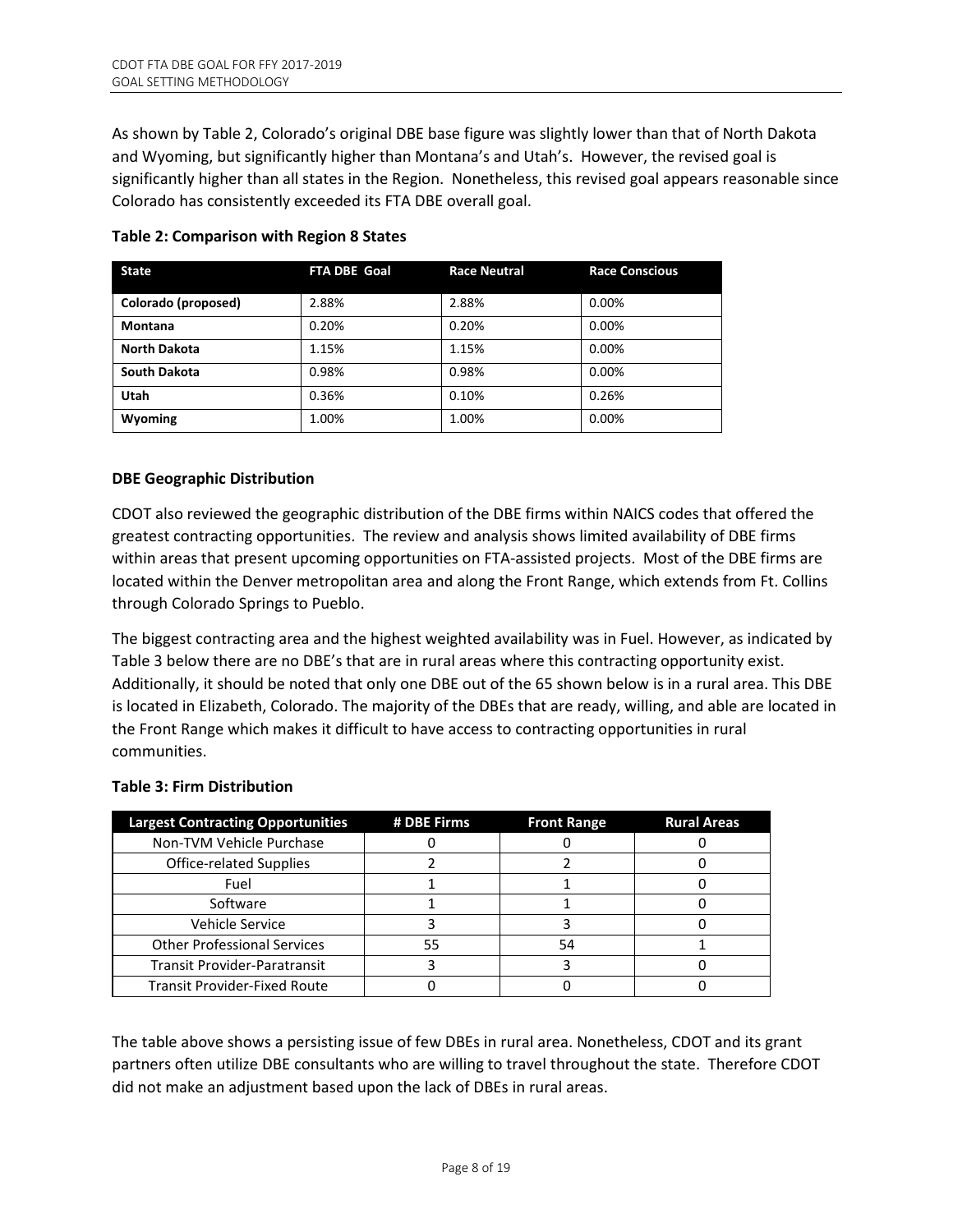#### **RACE-NEUTRAL VS. RACE-CONSCIOUS BREAKDOWN**

To determine race-neutral and race-conscious split, CDOT evaluated the awards and commitments on FTA-funded projects to DBEs over the past year. Past opportunities from grant partners show that most DBE participation comes from contracts to DBE prime contractors. It may prove difficult to meet the goal if non-DBEs are selected for prime contracts that have traditionally gone to DBEs. However, CDOT will continue to attempt to achieve the participation through race-neutral measures.

CDOT employs the following race-neutral initiatives to increase DBE participation throughout the state:

- CDOT helps to maintain the **UCP DBE directory** as a primary source of DBE firms, certified by CDOT and the City and County of Denver, eligible to meet DBE participation requirements on FHWA, FAA and FTA-funded contracts in Colorado. The availability of the DBE directory makes it easier for subrecipients to identify and contact DBEs for potential contracting opportunities.
- CDOT developed the **Connect2DOT Program,** which is a partnership between CDOT and the Colorado Small Business Development Centers (SBDCs). The program is designed to help small businesses in the transportation industry become more competitive and successful in bidding and contracting. Connect2DOT offers business and technical support tailored to contractors and engineers, online access to bid plans, and various networking events to connect prime contractors and subcontractors. Connect2Dot also partners with industry organizations to ensure comprehensive support to help DBEs increase competitiveness, build capacity, and perform successfully.
- CDOT provides **training to subrecipients** to help them understand the DBE program and to encourage them to seek DBE participation on contracts. CDOT also encourages subrecipients to reach out to local businesses that may be eligible for certification.
- CDOT **provides education to DBEs** to understand opportunities with transit partners. For example, the CRBRC presented at the Southern Colorado Small Business Expo to educate DBEs about contracting opportunities with transit partners.

#### **CONSULTATION**

49 CFR 26.45(g)(1) requires consultation with minority, women's and general contractor groups, community organizations, and other officials or organizations which could be expected to have information concerning the availability of disadvantaged and non-disadvantaged businesses, the effects of discrimination on opportunities for DBEs, and CDOT's efforts to establish a level playing field for the participation of DBEs. Because CDOT utilizes the Small Business Development Center (SBDC) network to provide supportive services to small businesses throughout the state, CDOT consulted with the SBDC directors at a regularly scheduled meeting and also reached out to each director to inquire about the availability of DBEs and potential barriers to contracting on FTA-assisted contracts.

The consultation indicated that DBEs were not aware of all of the contracting opportunities on the transit side of CDOT. It was also mentioned that very few DBEs existed in some of the rural areas of Colorado indicating very low availability of DBEs for available transit contracting opportunities. Furthermore, some of the directors reported difficulty finding DBEs. Finally, most transit providers on the western slopes are non-profits and do not produce a large amount of contracting opportunities.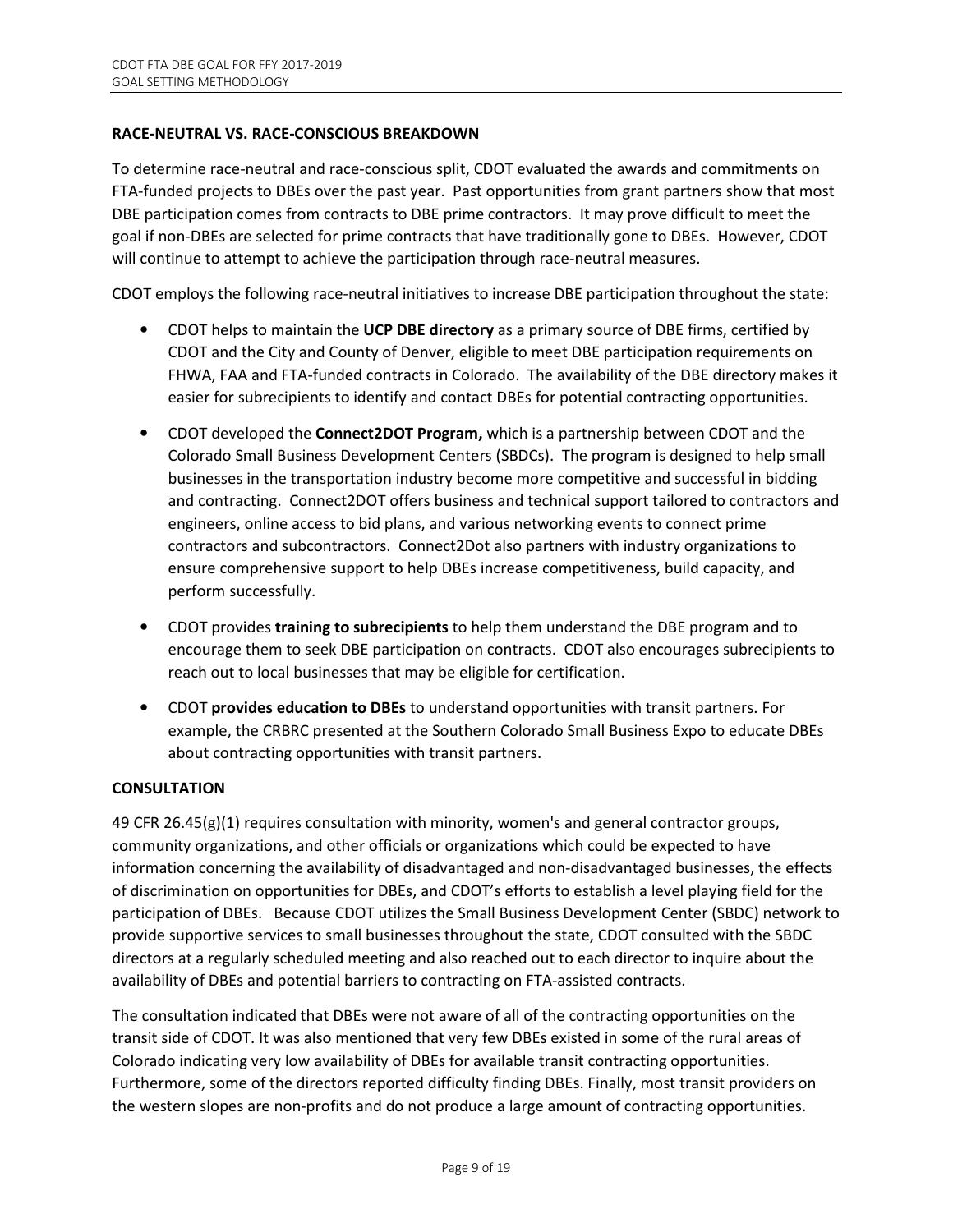The directors acknowledged the Connect2DOT Newsletter and CDOT and Connect2DOT attendance at local small business events as helping to increase participation. They suggested providing more information about potential opportunities with transit agencies.

#### **PUBLIC PARTICIPATION**

This proposed overall goal is currently posted on CDOT's Civil Rights and Business Resource website http://www.coloradodot.info/business/equal-opportunity/dbe. It was posted on July 8<sup>th</sup> and a notice to all DBE firms, industry organizations and grant partners was sent on the same day. CDOT welcomes input from all stakeholders. Questions and comments regarding this methodology can be submitted to Katherine Williams, Title VI and Small Business Programs Manager, Katherine.williams@state.co.us and/or Eboni Younger Riehl, Title VI Analyst and DTR Civil Rights Liaison, eboni.riehl@state.co.us.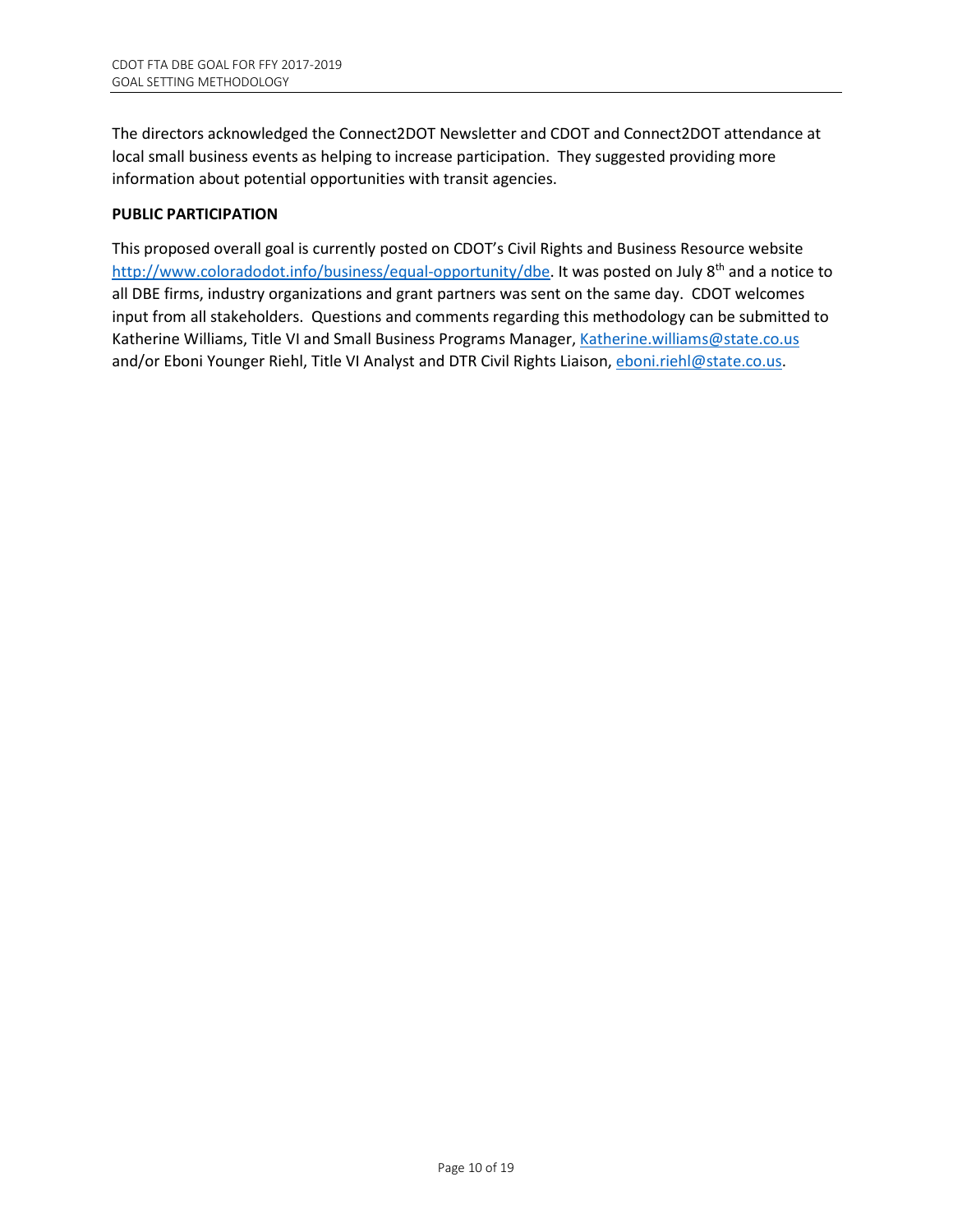| <b>Contracting</b><br><b>Opportunity</b>               | <b>NAICS Code</b> | <b>NAICS Code Description</b>                                                     | # of<br><b>DBEs</b> | <b>Total</b><br><b>Firms</b> | Relative<br><b>Availability</b> | <b>Forecast</b><br>Weight | Weighted<br><b>Availability</b> |
|--------------------------------------------------------|-------------------|-----------------------------------------------------------------------------------|---------------------|------------------------------|---------------------------------|---------------------------|---------------------------------|
| <b>Building Construction</b>                           | 236220            | <b>Commercial and Institutional Building</b><br>Construction                      | 58                  | 709                          | 0.87%                           | 1.48%                     | 0.01%                           |
|                                                        | 238110            | Poured Concrete Foundation and<br><b>Structure Contractors</b>                    | 31                  | 1052                         |                                 |                           |                                 |
|                                                        | 238130            | <b>Framing Contractors</b>                                                        | $\overline{2}$      | 1843                         |                                 |                           |                                 |
|                                                        | 238140            | <b>Masonry Contractors</b>                                                        | 9                   | 1206                         |                                 |                           |                                 |
|                                                        | 238150            | <b>Glass and Glazing Contractors</b>                                              | $\overline{2}$      | 371                          |                                 |                           |                                 |
|                                                        | 238190            | Other Foundation, Structure, and Building<br><b>Exterior Contractors</b>          | 13                  | 659                          |                                 |                           |                                 |
|                                                        | 238210            | <b>Electrical Contractors and Other Wiring</b><br><b>Installation Contractors</b> | 52                  | 3242                         |                                 |                           |                                 |
|                                                        | 238220            | Plumbing, Heating, and Air-Conditioning<br>Contractors                            | 17                  | 4157                         |                                 |                           |                                 |
|                                                        | 238290            | <b>Other Building Equipment Contractors</b>                                       | 6                   | 350                          |                                 |                           |                                 |
|                                                        | 238310            | Drywall and Insulation Contractors                                                | 19                  | 1650                         |                                 |                           |                                 |
|                                                        | 238330            | <b>Flooring Contractors</b>                                                       | 6                   | 2342                         |                                 |                           |                                 |
|                                                        | 238350            | <b>Finish Carpentry Contractors</b>                                               | $\overline{7}$      | 3812                         |                                 |                           |                                 |
|                                                        | 238390            | <b>Other Building Finishing Contractors</b>                                       | $\overline{7}$      | 1337                         |                                 |                           |                                 |
|                                                        | 238910            | <b>Site Preparation Contractors</b>                                               | 33                  | 1293                         |                                 |                           |                                 |
|                                                        | 238990            | All Other Specialty Trade Contractors                                             | 29                  | 9365                         |                                 |                           |                                 |
|                                                        | Subtotal          |                                                                                   | 291                 | 33388                        |                                 |                           |                                 |
| <b>Signage</b>                                         | 339950            | Sign Manufacturing                                                                | 5                   | 131                          | 0.97%                           | 0.02%                     | 0.00%                           |
|                                                        | 423990            | <b>Other Miscellaneous Durable Goods</b><br><b>Merchant Wholesalers</b>           | 6                   | 999                          |                                 |                           |                                 |
|                                                        | Subtotal          |                                                                                   | 11                  | 1130                         |                                 |                           |                                 |
| <b>Vehicle Purchase (non</b><br>TVM)                   | 423110            | Automobile and Other Motor Vehicle<br><b>Merchant Wholesalers</b>                 | $\mathbf 0$         | 105                          | 0.00%                           | 11.45%                    | 0.00%                           |
| <b>Transportation</b><br><b>Materials and Supplies</b> | 423120            | Motor Vehicle Supplies and New Parts<br><b>Merchant Wholesalers</b>               | $\mathbf{1}$        | 216                          | 0.28%                           | 0.20%                     | 0.00%                           |
| for Vehicles (AB)*                                     | 423130            | Tire and Tube Merchant Wholesalers                                                | $\mathbf 0$         | 37                           |                                 |                           |                                 |
|                                                        | <b>Subtotal</b>   |                                                                                   | $\mathbf{1}$        | 358                          |                                 |                           |                                 |

# **APPENDIX A: Relative and Weighted Availability of DBE Firms**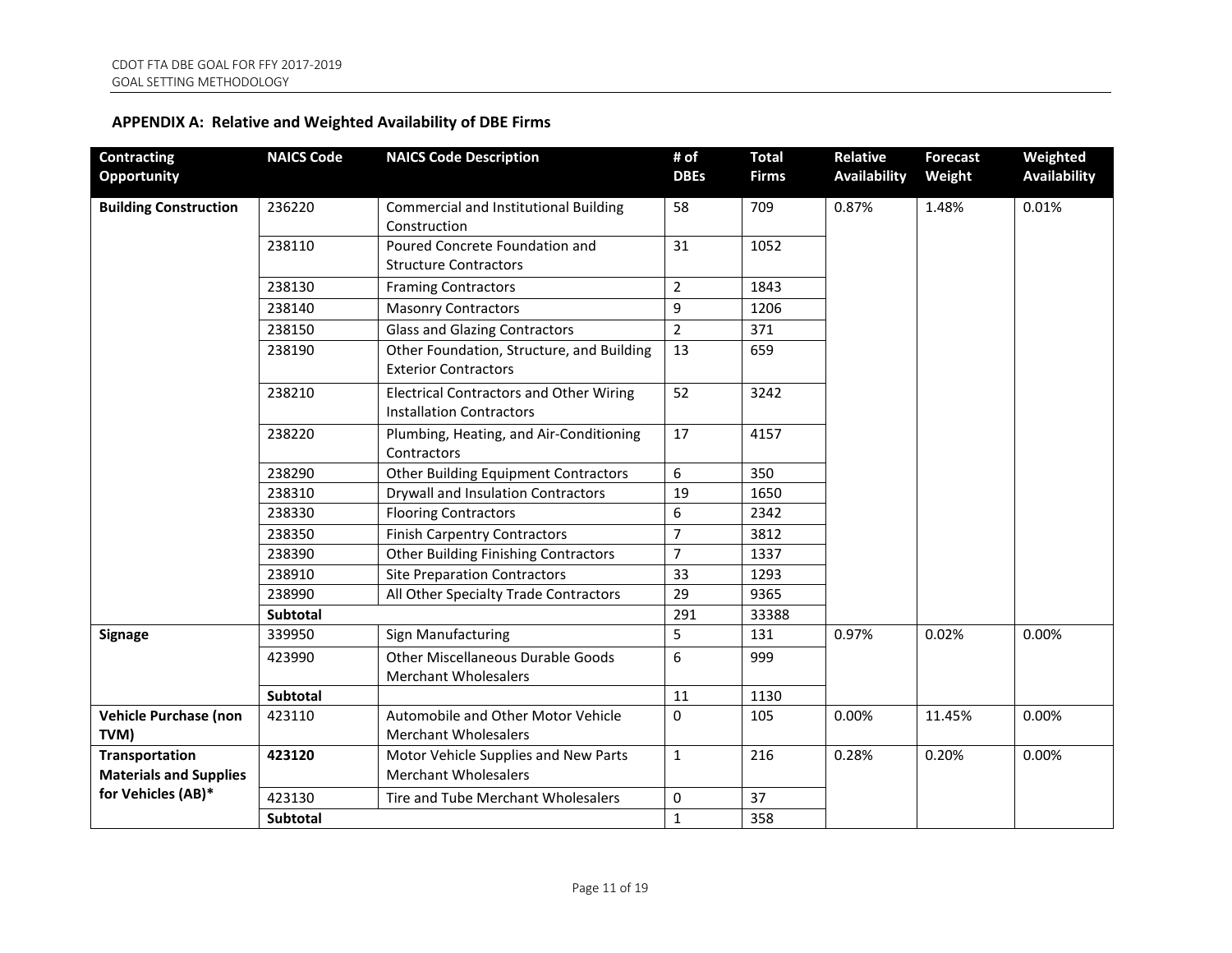| <b>Office Equipment</b>                               | 423420          | Office Equipment Merchant Wholesalers                                                                   | $\mathbf{1}$   | 53    | 1.89%  | 0.32%  | 0.01% |  |
|-------------------------------------------------------|-----------------|---------------------------------------------------------------------------------------------------------|----------------|-------|--------|--------|-------|--|
| <b>Office-related Supplies</b>                        | 424120          | <b>Stationery and Office Supplies Merchant</b><br>Wholesalers                                           | $\overline{2}$ | 93    | 2.15%  | 1.09%  | 0.02% |  |
| <b>Fuel</b>                                           | 424710          | Petroleum Bulk Stations and Terminals                                                                   | $\Omega$       | 39    | 1.15%  | 32.73% | 0.38% |  |
|                                                       | 424720          | Petroleum and Petroleum Products<br>Merchant Wholesalers (except Bulk<br><b>Stations and Terminals)</b> | $\mathbf{1}$   | 48    |        |        |       |  |
|                                                       | <b>Subtotal</b> |                                                                                                         | $\mathbf{1}$   | 87    |        |        |       |  |
| <b>Transit Service</b><br><b>Provider-Fixed route</b> | 485210          | Interurban and Rural Bus Transportation                                                                 | $\mathbf 0$    | 16    | 0.00%  | 20.76% | 0.00% |  |
| <b>Transit Service</b><br>provider- Paratransit *     | 485999          | All Other Transit and Ground Passenger<br>Transportation                                                | 3              | 52    | 5.77%  | 4.42%  | 0.26% |  |
| Software                                              | 423430          | <b>Computer and Computer Peripheral</b><br><b>Equipment and Software Merchant</b><br>Wholesalers        | $\mathbf{1}$   | 1460  | 0.07%  | 5.12%  | 0.00% |  |
| Lawyer                                                | 541110          | Offices of Lawyers                                                                                      | $\mathbf 1$    | 3665  | 0.03%  | 0.43%  | 0.00% |  |
| <b>Accounting</b>                                     | 541211          | <b>Offices of Certified Public Accountants</b>                                                          | 12             | 2298  | 0.52%  | 0.41%  | 0.00% |  |
| <b>Engineering Services</b>                           | 541330          | <b>Engineering Services</b>                                                                             | 90             | 4617  | 1.95%  | 0.35%  | 0.01% |  |
| Environmental<br><b>Consulting</b>                    | 541620          | <b>Environmental Consulting Services</b>                                                                | 35             | 165   | 21.21% | 0.01%  | 0.00% |  |
| <b>Marketing/PR Services</b>                          | 541613          | <b>Marketing Consulting Services</b>                                                                    | 20             | 968   | 2.83%  | 0.48%  | 0.01% |  |
|                                                       | 541820          | <b>Public Relations Agencies</b>                                                                        | 15             | 267   |        |        |       |  |
|                                                       | <b>Subtotal</b> |                                                                                                         | 35             | 1235  |        |        |       |  |
| <b>Other Prof. Services</b>                           | 541611          | Administrative Management and General<br><b>Management Consulting Services</b>                          | 44             | 2202  | 2.31%  | 8.49%  | 0.20% |  |
|                                                       | 541614          | Process, Physical Distribution, and<br><b>Logistics Consulting Services</b>                             | 11             | 181   |        |        |       |  |
|                                                       | Subtotal        |                                                                                                         | 55             | 2383  |        |        |       |  |
| <b>Facilities Maintenance</b>                         | 561720          | Janitorial Services                                                                                     | 18             | 12353 | 0.22%  | 0.85%  | 0.00% |  |
|                                                       | 561730          | Landscaping Services                                                                                    | 23             | 6639  |        |        |       |  |
|                                                       | Subtotal        |                                                                                                         | 41             | 18992 |        |        |       |  |
| <b>Vehicle Service</b>                                | 811111          | <b>General Automotive Repair</b>                                                                        | $\mathbf{1}$   | 1516  | 0.15%  | 11.36% | 0.02% |  |
|                                                       | 811121          | Automotive Body, Paint, and Interior<br>Repair and Maintenance                                          | $\overline{2}$ | 514   |        |        |       |  |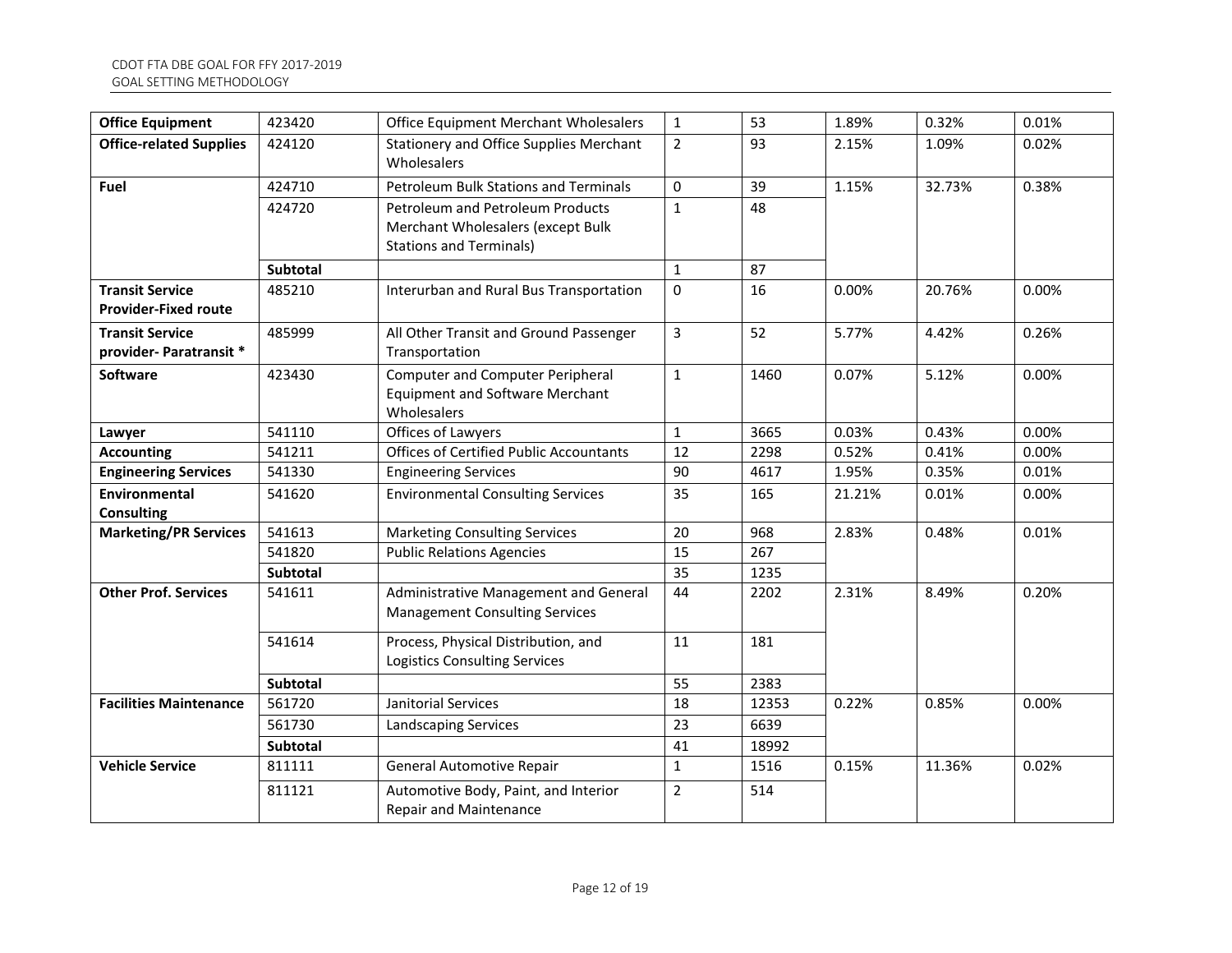|              | <b>Subtotal</b> |                             |     | 2030     |       |         |       |
|--------------|-----------------|-----------------------------|-----|----------|-------|---------|-------|
| Drug Testing | 621511          | <b>Medical Laboratories</b> |     | 70<br>70 |       | 0.02%   | 0.00% |
|              | <b>TOTAL</b>    |                             | 583 | 72,205   | 0.81% | 100.00% | 0.92% |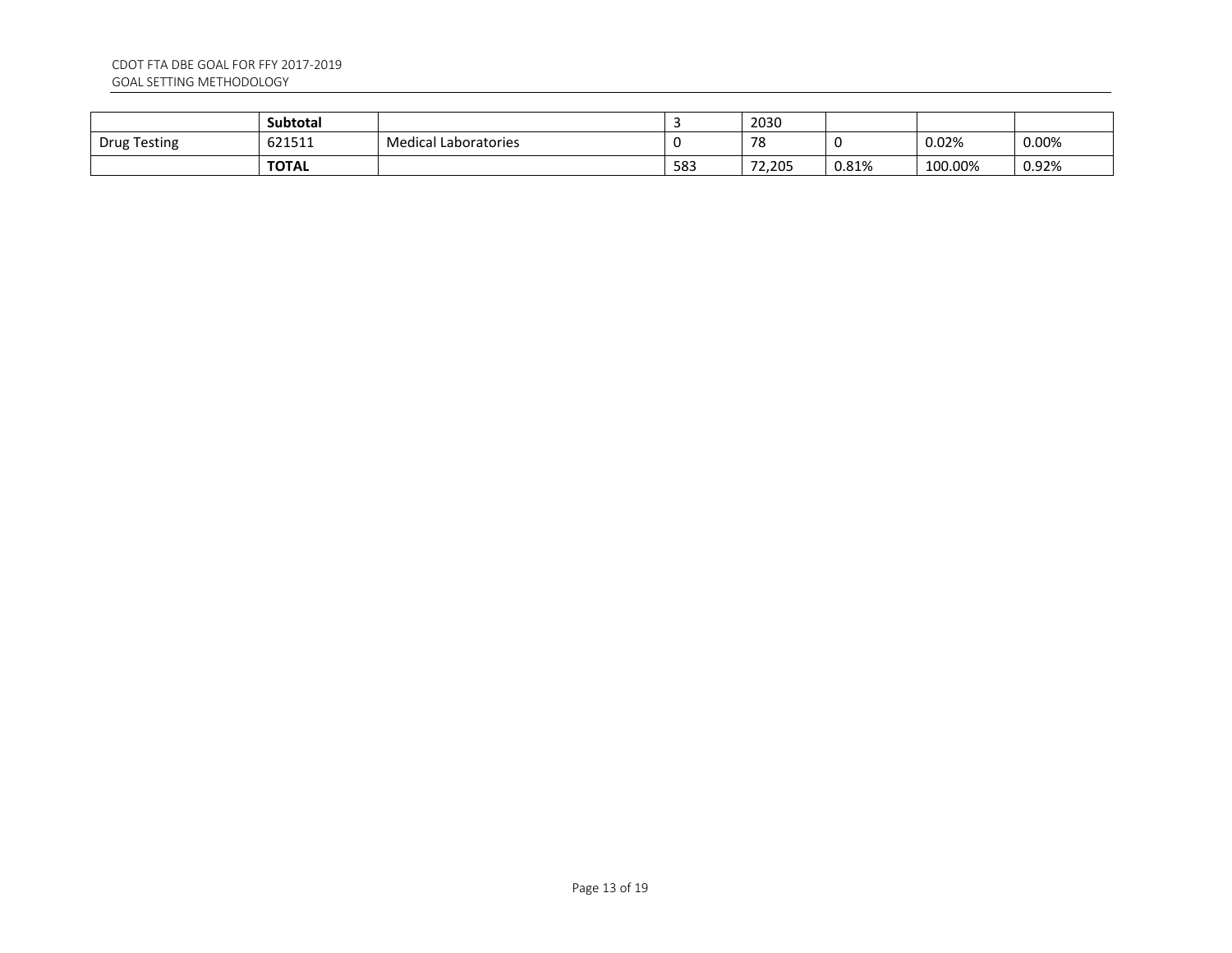# **APPENDIX B: CONTRACTING OPPORTUNITY SURVEY**

| CDOI                                                                    | <b>COLORADO</b><br>Department of Transportation<br>Office of the Chief Engineer |  |  |  |  |
|-------------------------------------------------------------------------|---------------------------------------------------------------------------------|--|--|--|--|
|                                                                         | 2016 DTR Overall Goal Survey                                                    |  |  |  |  |
| <b>Background Information</b>                                           |                                                                                 |  |  |  |  |
| * 1. Agency Name:                                                       |                                                                                 |  |  |  |  |
| * 2. Individual Completing Survey:                                      |                                                                                 |  |  |  |  |
| * 3. Phone Number:                                                      |                                                                                 |  |  |  |  |
| * 4. Email:                                                             |                                                                                 |  |  |  |  |
| * 5. Are you a direct recipient of FHWA, FTA or FAA funds?<br>Yes<br>No |                                                                                 |  |  |  |  |
| 6. If yes, from what agency and approximately how much each year?       |                                                                                 |  |  |  |  |
| 7. Do you expect to remain a direct recipient through September 2019?   |                                                                                 |  |  |  |  |
|                                                                         |                                                                                 |  |  |  |  |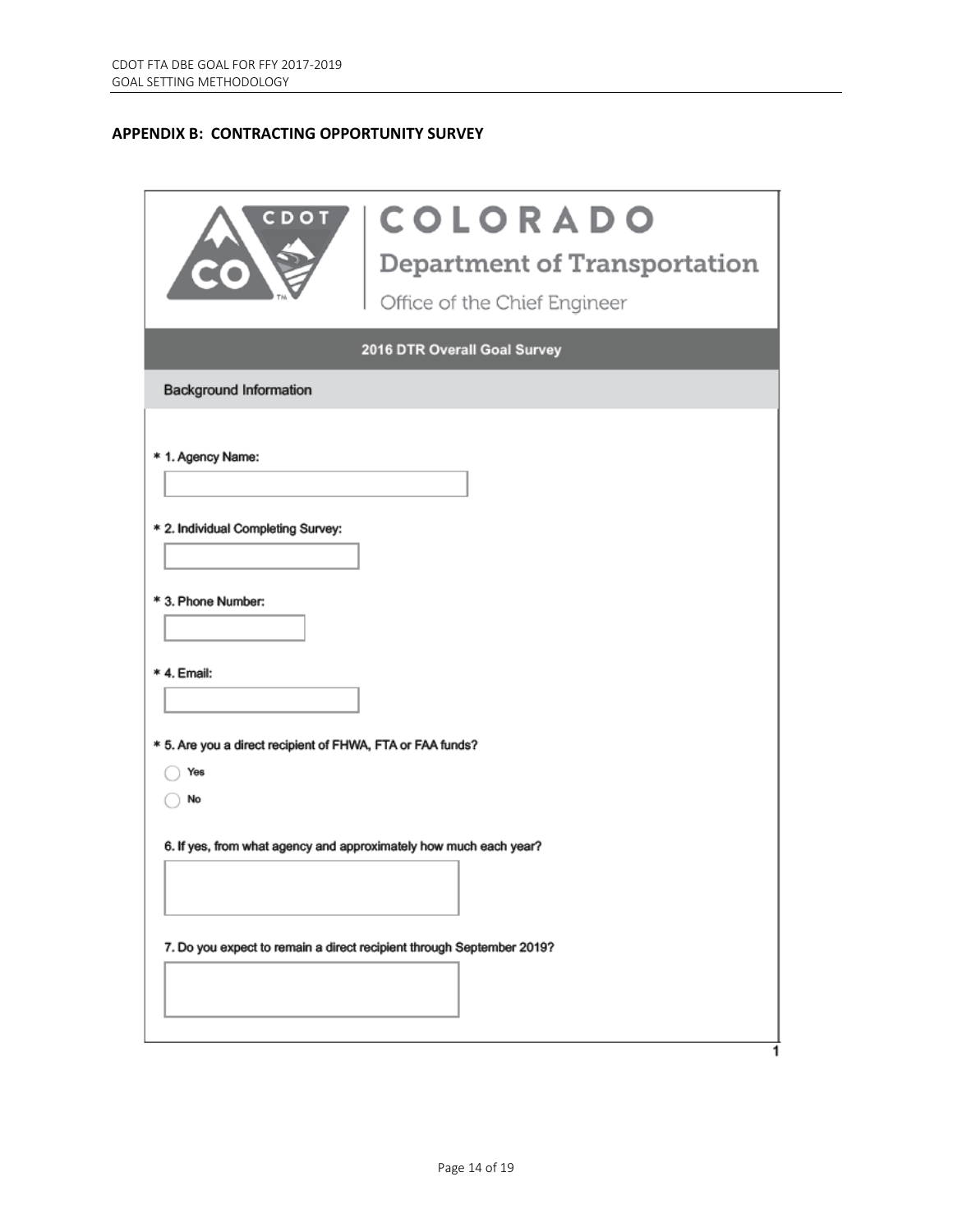| Yes<br>∩ | No                                                                             |  |
|----------|--------------------------------------------------------------------------------|--|
|          | 9. If yes, on what date was your DBE program approved and when will it expire? |  |
|          |                                                                                |  |
|          |                                                                                |  |
|          |                                                                                |  |
|          |                                                                                |  |
|          |                                                                                |  |
|          |                                                                                |  |
|          |                                                                                |  |
|          |                                                                                |  |
|          |                                                                                |  |
|          |                                                                                |  |
|          |                                                                                |  |
|          |                                                                                |  |
|          |                                                                                |  |
|          |                                                                                |  |
|          |                                                                                |  |
|          |                                                                                |  |
|          |                                                                                |  |
|          |                                                                                |  |
|          |                                                                                |  |
|          |                                                                                |  |
|          |                                                                                |  |
|          |                                                                                |  |
|          |                                                                                |  |
|          |                                                                                |  |
|          |                                                                                |  |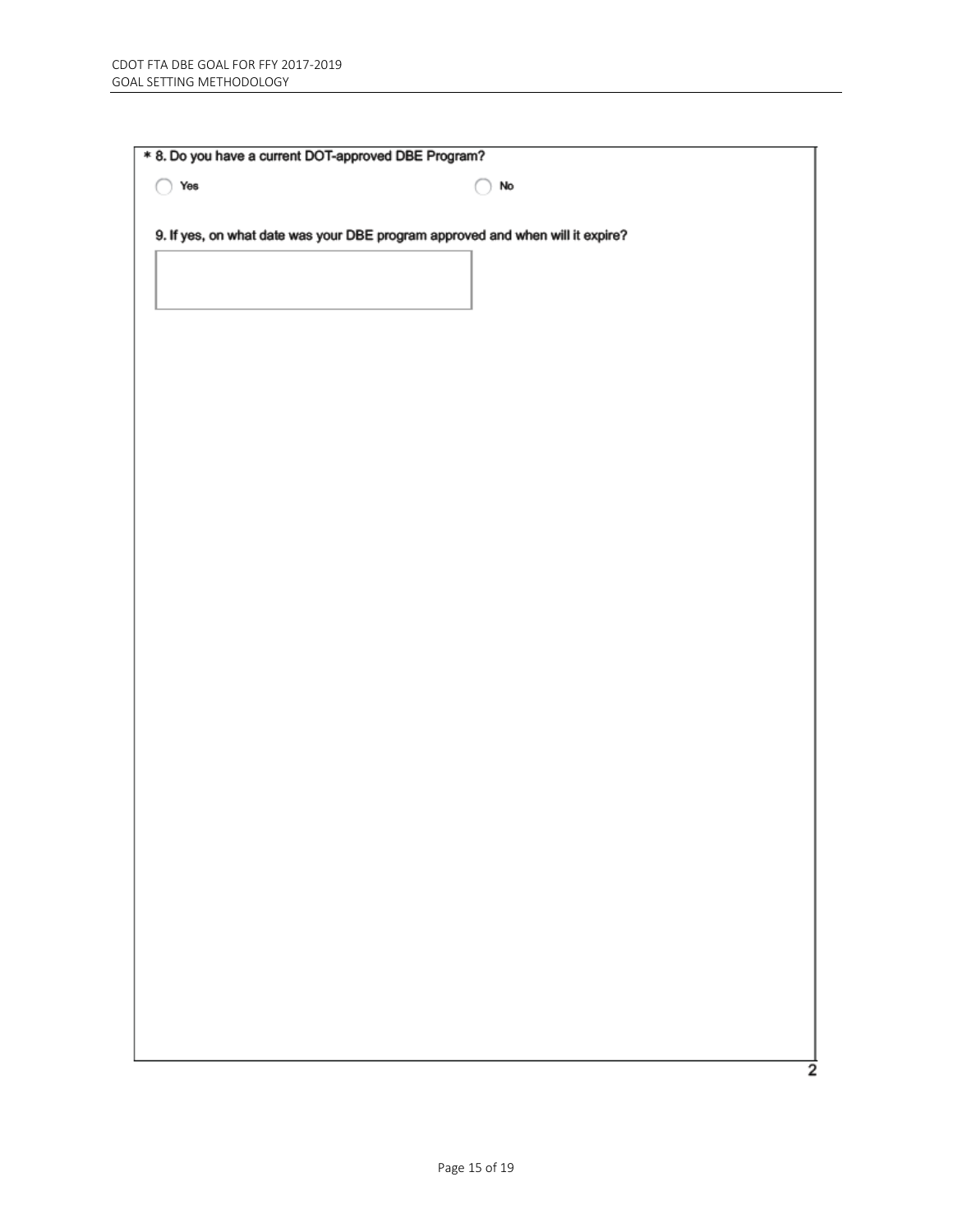

# **COLORADO**

**Department of Transportation** 

Office of the Chief Engineer

2016 DTR Overall Goal Survey

Use of Funds

Direct recipients that have a DBE approved program and expect to continue to maintain a DBE program through 2019 do not need to complete this page. Please email a copy of your DBE program to Eboni Younger-Riehl at eboni.riehl@state.co.us

\* 10. Enter the value of the total FTA dollars spent or encumbered by your agency between October 1, 2012 - September 30, 2015. Include contracts/expenditures as of the date they were awarded or the purchase was made, not the date they were invoiced or paid.If you are a new recipient or did not receive FTA funding for a full three year period, please estimate the FTA funds that will be used over the next three years for Q10-Q13.

Three Year FTA Total

з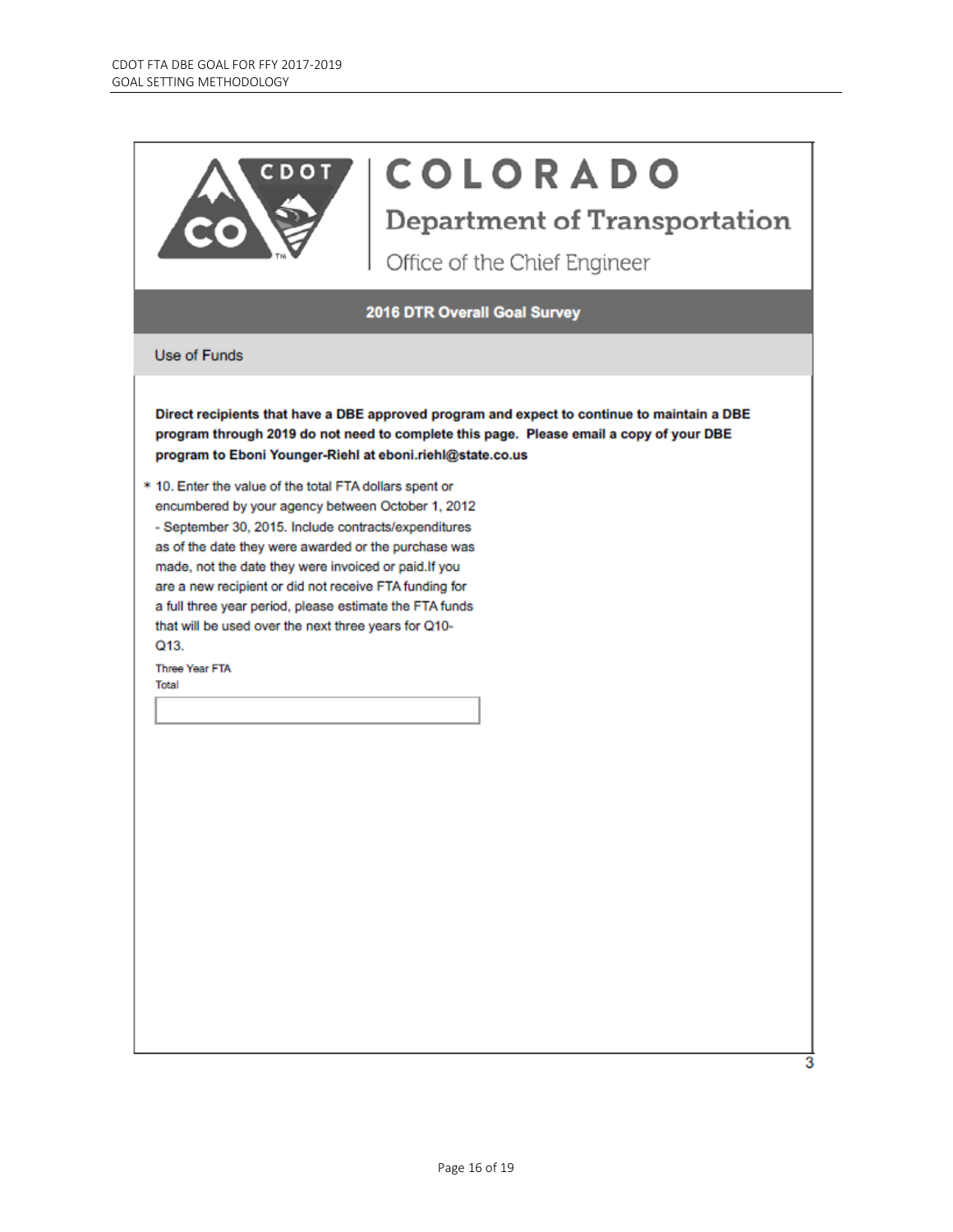| 11. Exempt Expenses: From the total amount of FTA grants (Q10), how much did your agency use for the           |  |  |  |  |  |  |  |
|----------------------------------------------------------------------------------------------------------------|--|--|--|--|--|--|--|
| following? For the list of TVM manufactures, please cut and paste the following in your browser:               |  |  |  |  |  |  |  |
| http://www.fta.dot.gov/12326_5626.html.                                                                        |  |  |  |  |  |  |  |
| <b>Rent and Utilties</b>                                                                                       |  |  |  |  |  |  |  |
| Payroll, employment taxes,                                                                                     |  |  |  |  |  |  |  |
| and fringe benefits                                                                                            |  |  |  |  |  |  |  |
|                                                                                                                |  |  |  |  |  |  |  |
| Licenses, fees, and other<br>taxes                                                                             |  |  |  |  |  |  |  |
|                                                                                                                |  |  |  |  |  |  |  |
| Conferences and travel                                                                                         |  |  |  |  |  |  |  |
|                                                                                                                |  |  |  |  |  |  |  |
| Insurance                                                                                                      |  |  |  |  |  |  |  |
|                                                                                                                |  |  |  |  |  |  |  |
| TVM purchases                                                                                                  |  |  |  |  |  |  |  |
| Government provided                                                                                            |  |  |  |  |  |  |  |
| vehicle maintenance                                                                                            |  |  |  |  |  |  |  |
| Government provided                                                                                            |  |  |  |  |  |  |  |
| signs                                                                                                          |  |  |  |  |  |  |  |
|                                                                                                                |  |  |  |  |  |  |  |
| Government provided fuel                                                                                       |  |  |  |  |  |  |  |
| Another government                                                                                             |  |  |  |  |  |  |  |
| service provider                                                                                               |  |  |  |  |  |  |  |
|                                                                                                                |  |  |  |  |  |  |  |
|                                                                                                                |  |  |  |  |  |  |  |
| * 12. Subtract the amount of the exempt expenses from the total amount of FTA grants (i.e. subtract the        |  |  |  |  |  |  |  |
| amount in Q11 from the amount in Q10). This is your remaining amount.                                          |  |  |  |  |  |  |  |
| <b>Remaining Amount:</b>                                                                                       |  |  |  |  |  |  |  |
|                                                                                                                |  |  |  |  |  |  |  |
|                                                                                                                |  |  |  |  |  |  |  |
| 13. Use of remaining amount: Of the remaining amount (Q12), provide the approximate amount that went           |  |  |  |  |  |  |  |
| or will go to each of the following (Round to the nearest \$100; If none, enter "0"). The total of the amounts |  |  |  |  |  |  |  |
| listed below should equal the amount provided in your answer to Q12.                                           |  |  |  |  |  |  |  |
| Fixed route transit service providers (non-government):                                                        |  |  |  |  |  |  |  |
|                                                                                                                |  |  |  |  |  |  |  |
|                                                                                                                |  |  |  |  |  |  |  |
| Paratransit service providers                                                                                  |  |  |  |  |  |  |  |
|                                                                                                                |  |  |  |  |  |  |  |
|                                                                                                                |  |  |  |  |  |  |  |
| Non-TVM vehicle purchase:                                                                                      |  |  |  |  |  |  |  |
|                                                                                                                |  |  |  |  |  |  |  |
|                                                                                                                |  |  |  |  |  |  |  |
| Vehicle service and maintenance (non-government):                                                              |  |  |  |  |  |  |  |
|                                                                                                                |  |  |  |  |  |  |  |
|                                                                                                                |  |  |  |  |  |  |  |
| Sign production (non-government):                                                                              |  |  |  |  |  |  |  |
|                                                                                                                |  |  |  |  |  |  |  |
|                                                                                                                |  |  |  |  |  |  |  |
|                                                                                                                |  |  |  |  |  |  |  |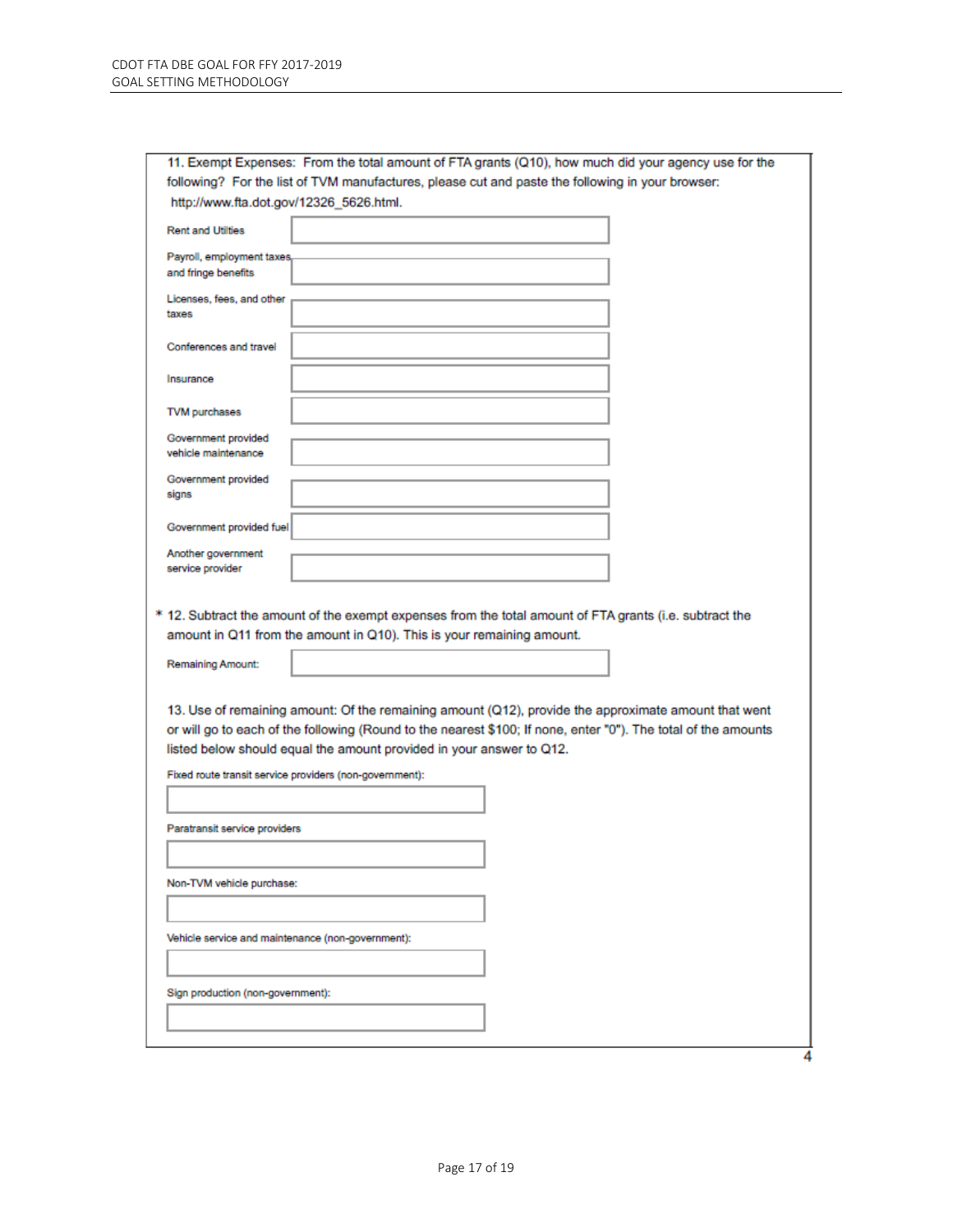| Transportation materials and supplies for vehicles (non-government):               |   |
|------------------------------------------------------------------------------------|---|
|                                                                                    |   |
| Transportation materials and supplies for shelters and facilities (non-government) |   |
| Fuel (non-government):                                                             |   |
|                                                                                    |   |
| <b>Building construction:</b>                                                      |   |
|                                                                                    |   |
| Road construction and signage:                                                     |   |
|                                                                                    |   |
| Building/facility maintenance:                                                     |   |
|                                                                                    |   |
| <b>Engineering Services:</b>                                                       |   |
|                                                                                    |   |
| Urban planning:                                                                    |   |
| Environmental consulting services:                                                 |   |
|                                                                                    |   |
| Marketing and Public Relations Services:                                           |   |
|                                                                                    |   |
| Accountants:                                                                       |   |
|                                                                                    |   |
| Lawyers:                                                                           |   |
| Other professional services/consulting:                                            |   |
|                                                                                    |   |
| Office related materials and supplies:                                             |   |
|                                                                                    |   |
| Office equipment:                                                                  |   |
|                                                                                    |   |
| Other - Please list and provide amount:                                            |   |
|                                                                                    |   |
|                                                                                    | 5 |
|                                                                                    |   |